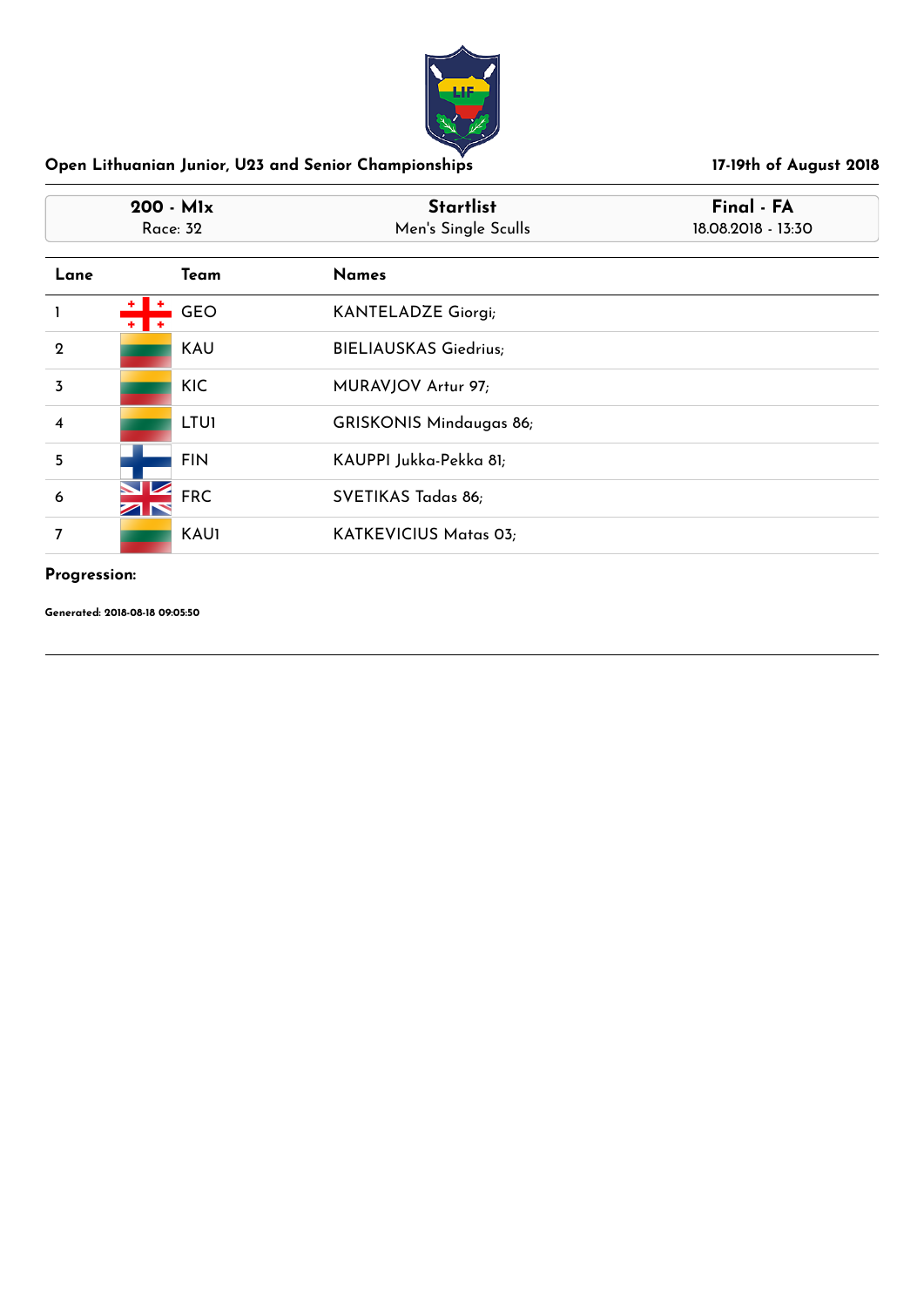| $201 - W4x$<br>Race: 33 |                  | <b>Startlist</b><br>Women's Quadruple Sculls                                                | Final - F1<br>18.08.2018 - 13:40                            |  |
|-------------------------|------------------|---------------------------------------------------------------------------------------------|-------------------------------------------------------------|--|
| Lane                    | Team             | <b>Names</b>                                                                                |                                                             |  |
|                         | KAU <sub>2</sub> | ZIUKAITE Patricija 05; SAKICKAITE Ugne 05; BRIEDYTE Gabija 02;<br>NABAZAITE Emilija 04;     |                                                             |  |
| $\mathbf 2$             | KAU1             | 99; MICHAILOVA Gabriele 99;                                                                 | AUKSTUOLYTE Saule 00; ZILIONYTE Kamile; DAUGIRDAITE Monika  |  |
| 3                       | KAU3             | 03; VOGULYTE Gabija 00;                                                                     | VAIDELYTE Laurita 03; DAMBRAUSKAITE Mija 03; STUIKYTE Laura |  |
| 4                       | LTU <sub>2</sub> | SENKUTE Viktorija 96; GINEVICIUTE Agne 98; MEDELINSKAITE leva<br>99; MORKUNAITE Raminta 00; |                                                             |  |
| 5                       | LTU              | JUZENAITE Ugne; RIMKUTE Dovile; KAZLAUSKAITE Martyna;<br>NEMERAVICIUTE Laurita;             |                                                             |  |
| 6                       | <b>KRSM</b>      | TALACKAITE Daniele; VASKEVICIUTE Guste 04; SUKYTE Ugne 02;<br><b>BAUBAITE Guoda 02;</b>     |                                                             |  |
| Progression:            |                  |                                                                                             |                                                             |  |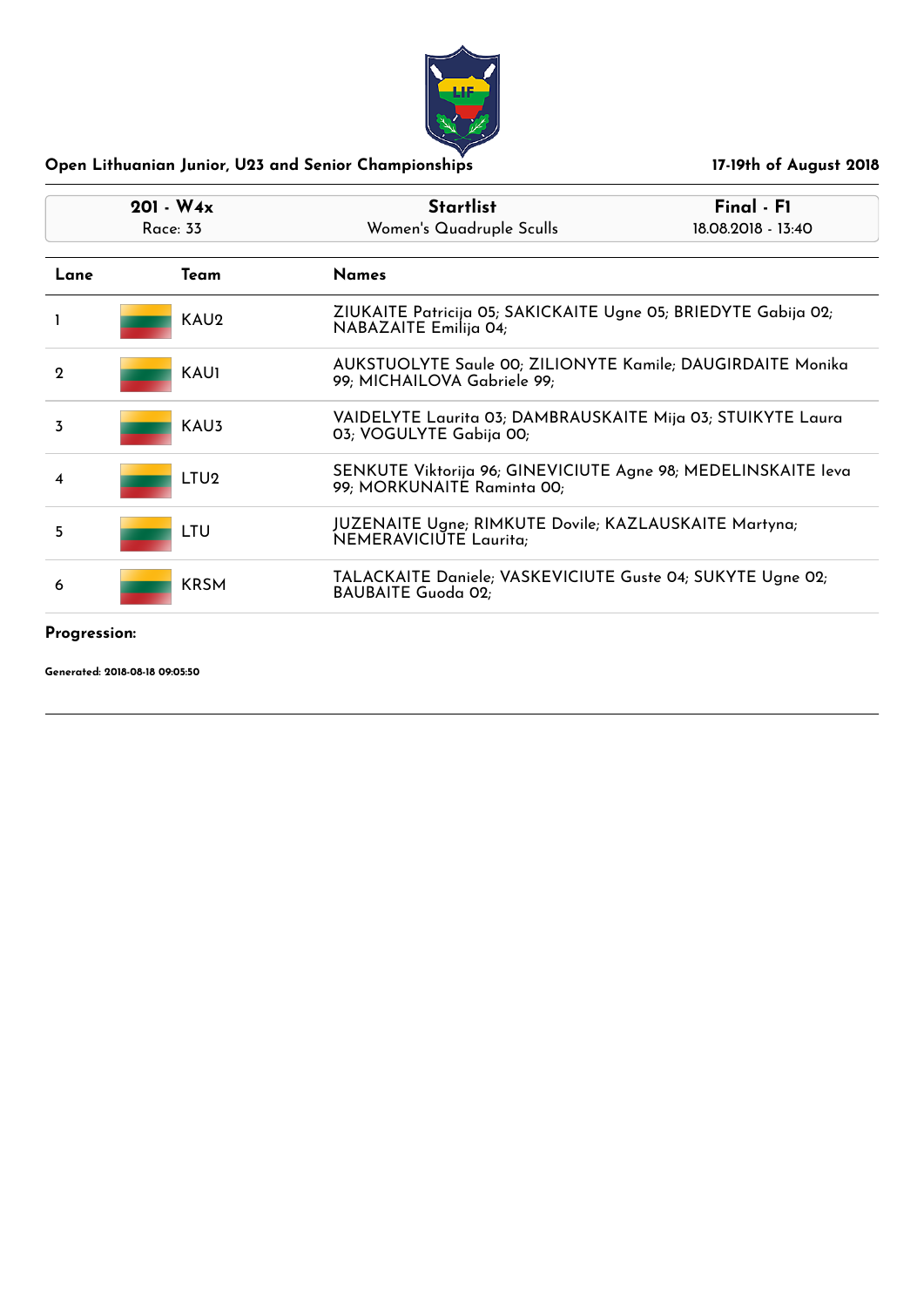

| $202 - M2$<br>Race: 34 |                  | <b>Startlist</b><br>Men's Pair               | Final - F1<br>18.08.2018 - 13:50             |  |
|------------------------|------------------|----------------------------------------------|----------------------------------------------|--|
| Lane                   | Team             | <b>Names</b>                                 |                                              |  |
|                        | KAU <sub>2</sub> | STANKUNAS Povilas 97; JUSKEVICIUS Mantas 98; |                                              |  |
| $\mathbf 2$            | <b>KRSM</b>      |                                              | STANKUNAS Dovydas 00; STANKUNAS Domantas 00; |  |
| 3                      | KIC1             |                                              | KUNDROTAS Vilius 02; RAZMA Ramunas 01;       |  |
| $\overline{\bf 4}$     | <b>KAU1</b>      | KAZLAUSKAS Arnas 99; KAMARAUSKAS Karolis 95; |                                              |  |
| 5                      | SIA1             |                                              | GUDUKAS Mantas 02; AUZBIKAVICIUS Saulius 02; |  |

## **Progression:**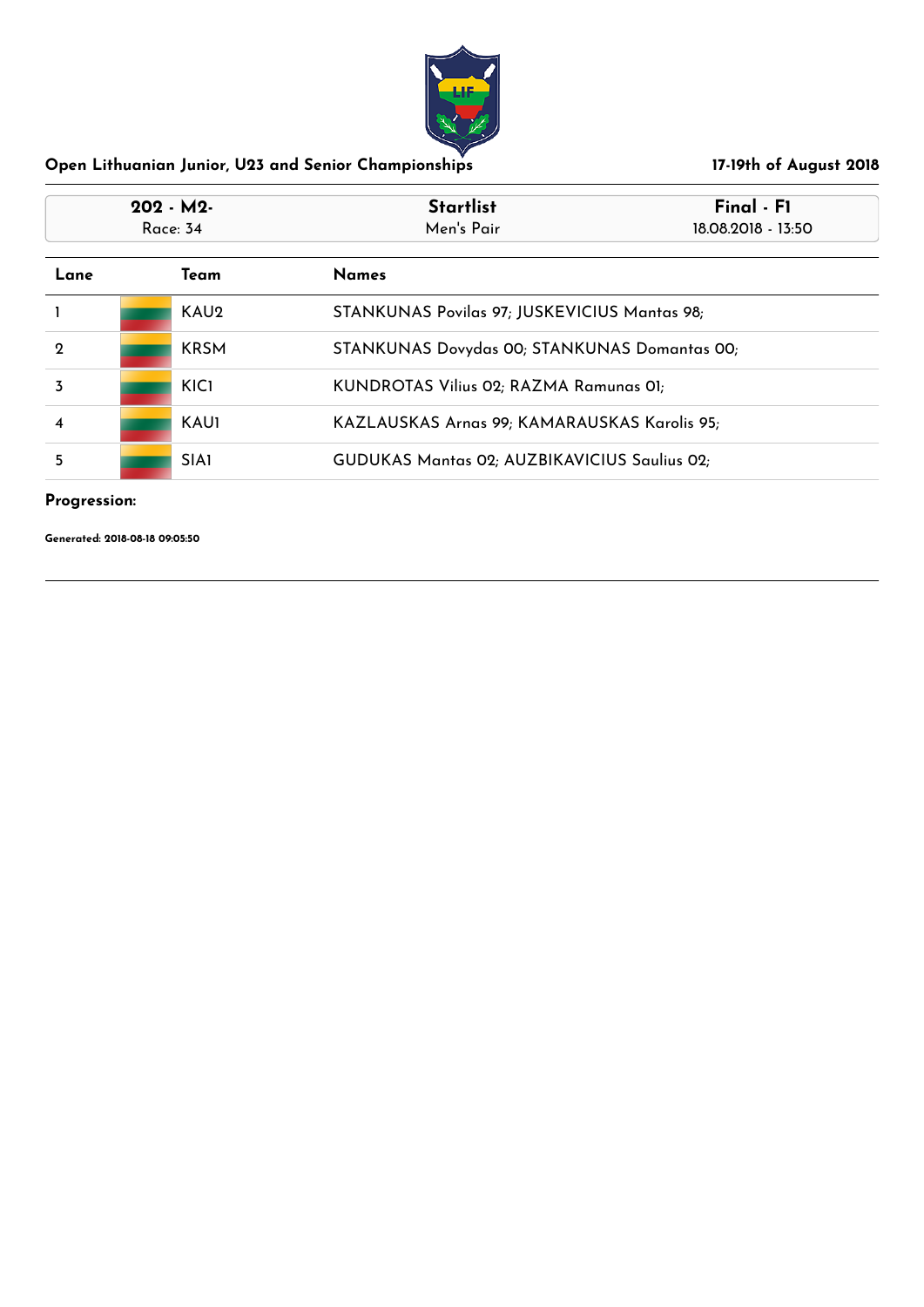

| $203 - W8 +$<br>Race: 35 |                  | <b>Startlist</b>                                                                                                                                                                                                     | Final - F1         |
|--------------------------|------------------|----------------------------------------------------------------------------------------------------------------------------------------------------------------------------------------------------------------------|--------------------|
|                          |                  | Women's Eight                                                                                                                                                                                                        | 18.08.2018 - 14:00 |
| Lane                     | Team             | <b>Names</b>                                                                                                                                                                                                         |                    |
| 3                        | KIC1             | VENCKUTE Zivile 03; SOBUTAITE Karina 03; MONKEVICIUTE Gabija<br>03; AUGUSTINAITE Beatrice 04; COMAITE Aiste 04; JONAUSKAITE<br>Dainida 04; KOMAROVA Vitalija 01; SIMKUTE Karolina 02; RUBINAS<br>Povilas 03;         |                    |
| 4                        | LTU <sub>1</sub> | SENKUTE Viktorija 96; PUTNAITE Vilmante 02; SARKAUSKAITE Gabija<br>02; MEDELINSKAITE leva 99; OVERLINGAITE Laura 00; BARKUTE<br>Ingrida 00; KRALIKAITE Kamile 01; URBONAITE vytaute 00;<br><b>GUDELIUNAS Juozas:</b> |                    |
| Progression:             |                  |                                                                                                                                                                                                                      |                    |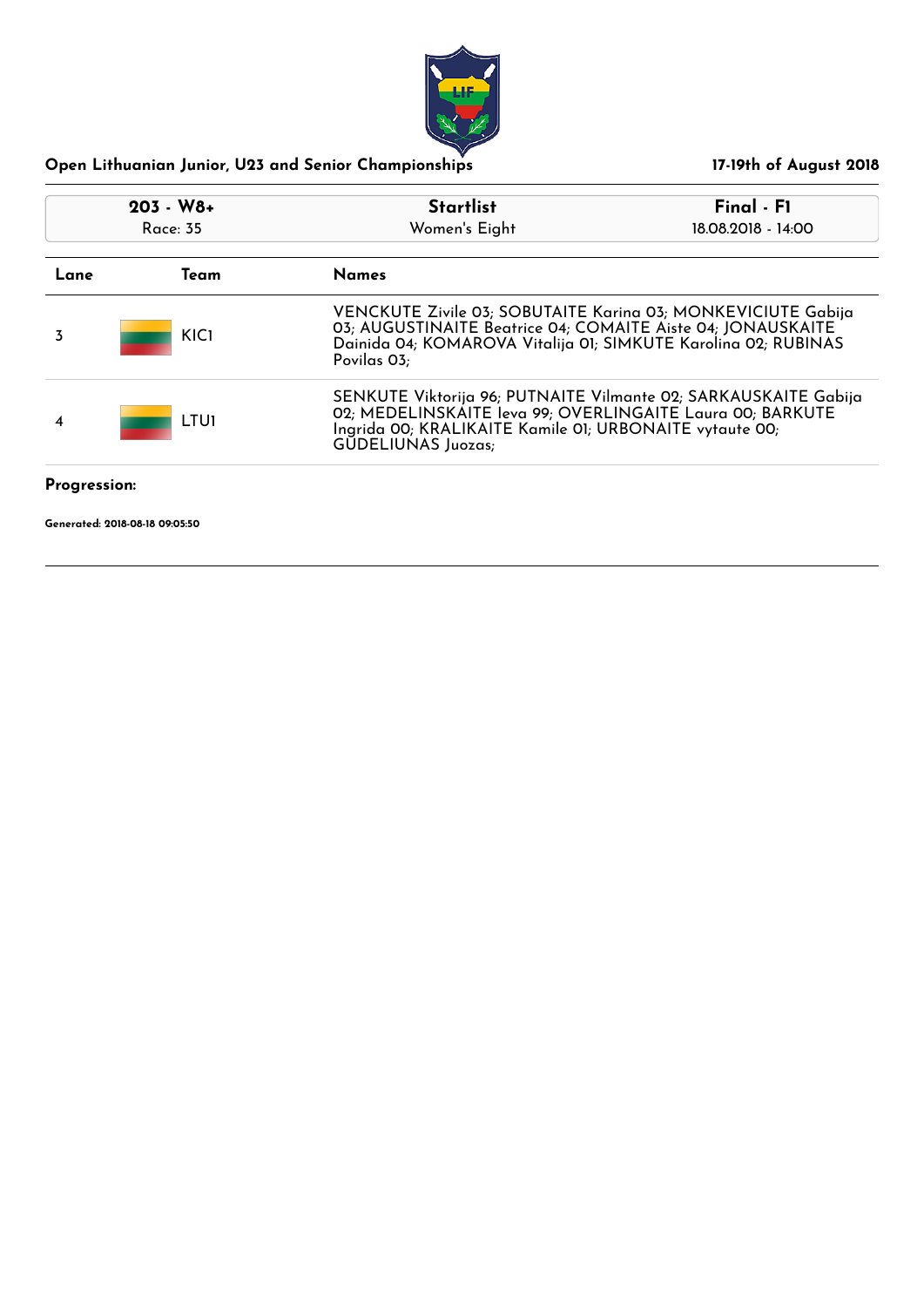

| $204 - M2x$<br>Race: 36      |                  | <b>Startlist</b><br>Men's Double Sculls          | Final - FB<br>18.08.2018 - 14:10 |
|------------------------------|------------------|--------------------------------------------------|----------------------------------|
| <b>Names</b><br>Lane<br>Team |                  |                                                  |                                  |
|                              | KAU <sub>2</sub> | GREIVYS Aidas 02; VOZNIKAS Arnoldas 02;          |                                  |
| $\mathbf 2$                  | <b>KAU1</b>      | SKAMAROCIUS Paulius 02; SARKAUSKAS Gediminas 02; |                                  |
|                              | FIN <sub>2</sub> | KIVISTO Theodor 90; ZINI Jacopo 88;              |                                  |
| 4                            | <b>KRSM</b>      | KUSKEVICIUS Justas 01; FILIPAVICIUS Dovydas 02;  |                                  |
| 5                            | <b>VIL</b>       | NIENIUS Gvidas 99; MAROCKA Domantas 00;          |                                  |

## **Progression:**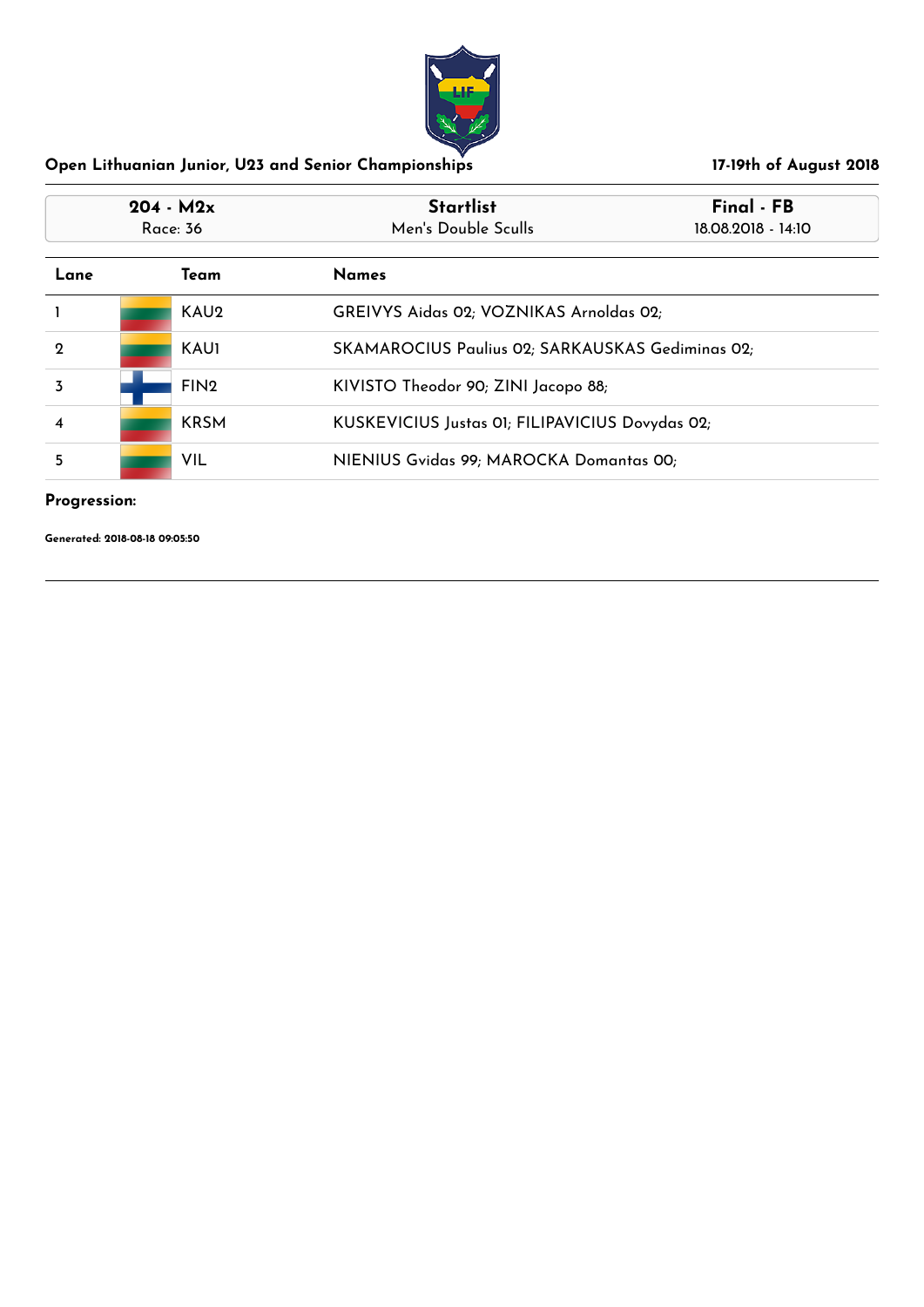

| $204 - M2x$<br>Race: 37 |  |                      | <b>Startlist</b><br>Final - FA<br>Men's Double Sculls<br>18.08.2018 - 14:15 |                                                    |  |
|-------------------------|--|----------------------|-----------------------------------------------------------------------------|----------------------------------------------------|--|
| Lane                    |  | <b>Names</b><br>Team |                                                                             |                                                    |  |
|                         |  | <b>VIL-FAV</b>       |                                                                             | MASANAUSKAS Titas 01; PRUSINSKAS Virgilijus 01;    |  |
| $\mathbf 2$             |  | LTU <sub>2</sub>     | NEMERAVICIUS Dovydas 96; ADOMAVICIUS Aurimas 93;                            |                                                    |  |
| 3                       |  | LTU <sub>3</sub>     |                                                                             | GALISANSKIS Zygimantas 92; JANCIONIS Dominykas 93; |  |
| $\overline{\mathbf{4}}$ |  | <b>LTUI</b>          | MASCINSKAS Rolandas 92; RITTER Saulius 88;                                  |                                                    |  |
| 5                       |  | <b>FIN1</b>          | HELMI Antton 94; JOUSIMO Joonas 95;                                         |                                                    |  |
| 6                       |  | <b>VIL-TRA</b>       | LESAUSKAS Julius 99; NIENIUS Dziugas 97;                                    |                                                    |  |

### **Progression:**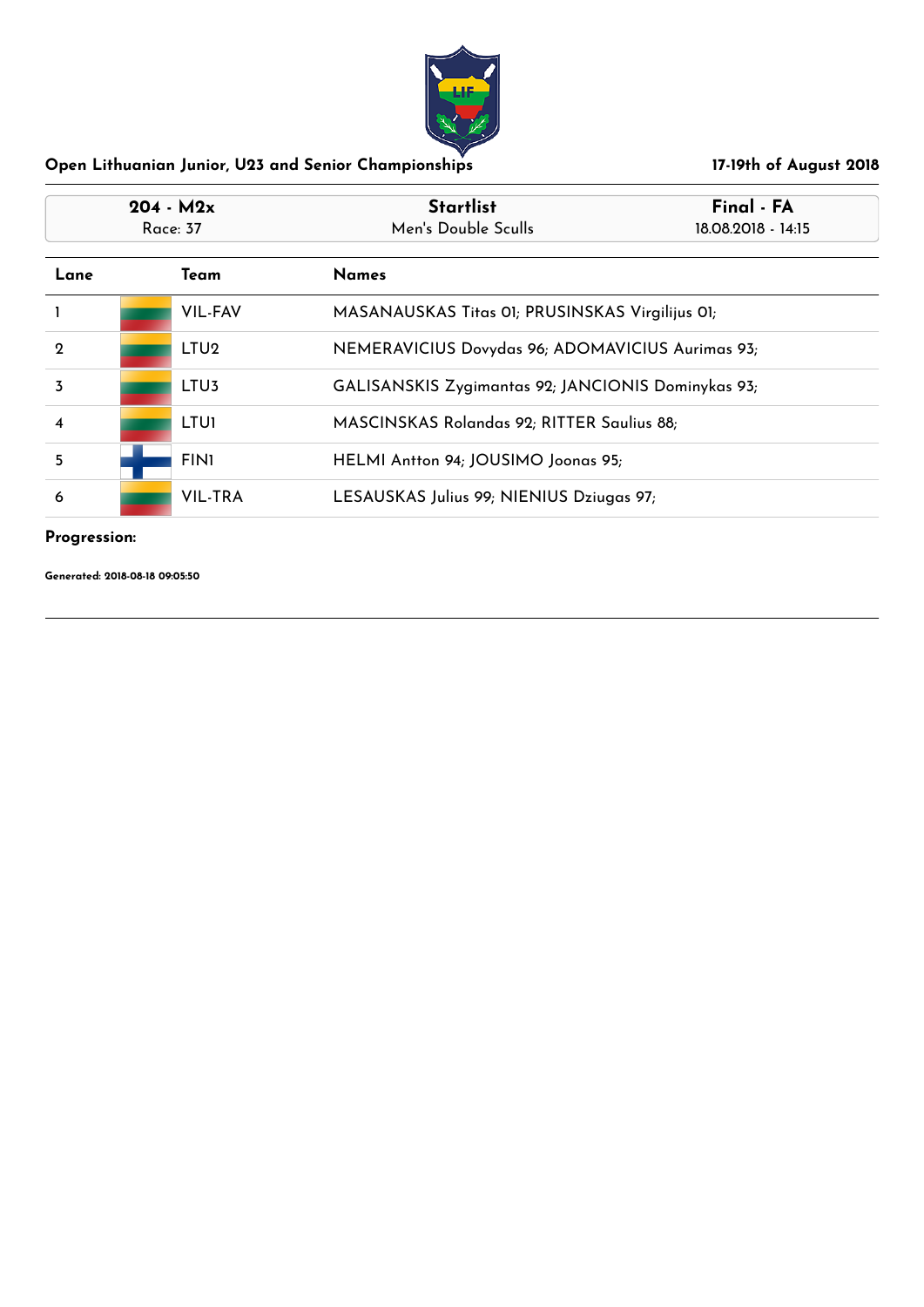

| $205 - M4$<br>Race: 38<br><b>Names</b><br>Team<br>Lane |                  | <b>Startlist</b><br>Men's Four                                                               | $Final - FI$<br>18.08.2018 - 14:25                       |  |
|--------------------------------------------------------|------------------|----------------------------------------------------------------------------------------------|----------------------------------------------------------|--|
|                                                        |                  |                                                                                              |                                                          |  |
|                                                        | KIC <sub>2</sub> | LOGVINOVAS Gustas 03;                                                                        | NAGYS Aronas OI; GRIKPEDIS Vilius 02; VOLKOVAS Benas 02; |  |
| $\mathbf 2$                                            | <b>SIA</b>       | DAUNORAS Dzeraldas 03; IVANAUSKAS Danas 01; BARAUSKIS<br>Tautvydas 02; BURKAUSKAS Gustas 01; |                                                          |  |
| 3                                                      | <b>KICI</b>      | PLAUSKA Tomas 88; BENDZIUS Rokas 00; MIKELIONIS Aras 00;<br>VAITKUNAS Tautvydas 95;          |                                                          |  |
| 4                                                      | <b>LTUI</b>      | VENCKUS Valdas; ILONIS Saulius 97; STANKUNAS Povilas 97;<br><b>JUSKEVICIUS Mantas 98;</b>    |                                                          |  |
| 5                                                      | KIC <sub>3</sub> | KRISCIUNAS Jonas 03; GALDIKAS Adelaras 02; BABARSKAS Linas 03;<br><b>URBONAS Ignas 03;</b>   |                                                          |  |
|                                                        |                  |                                                                                              |                                                          |  |

### **Progression:**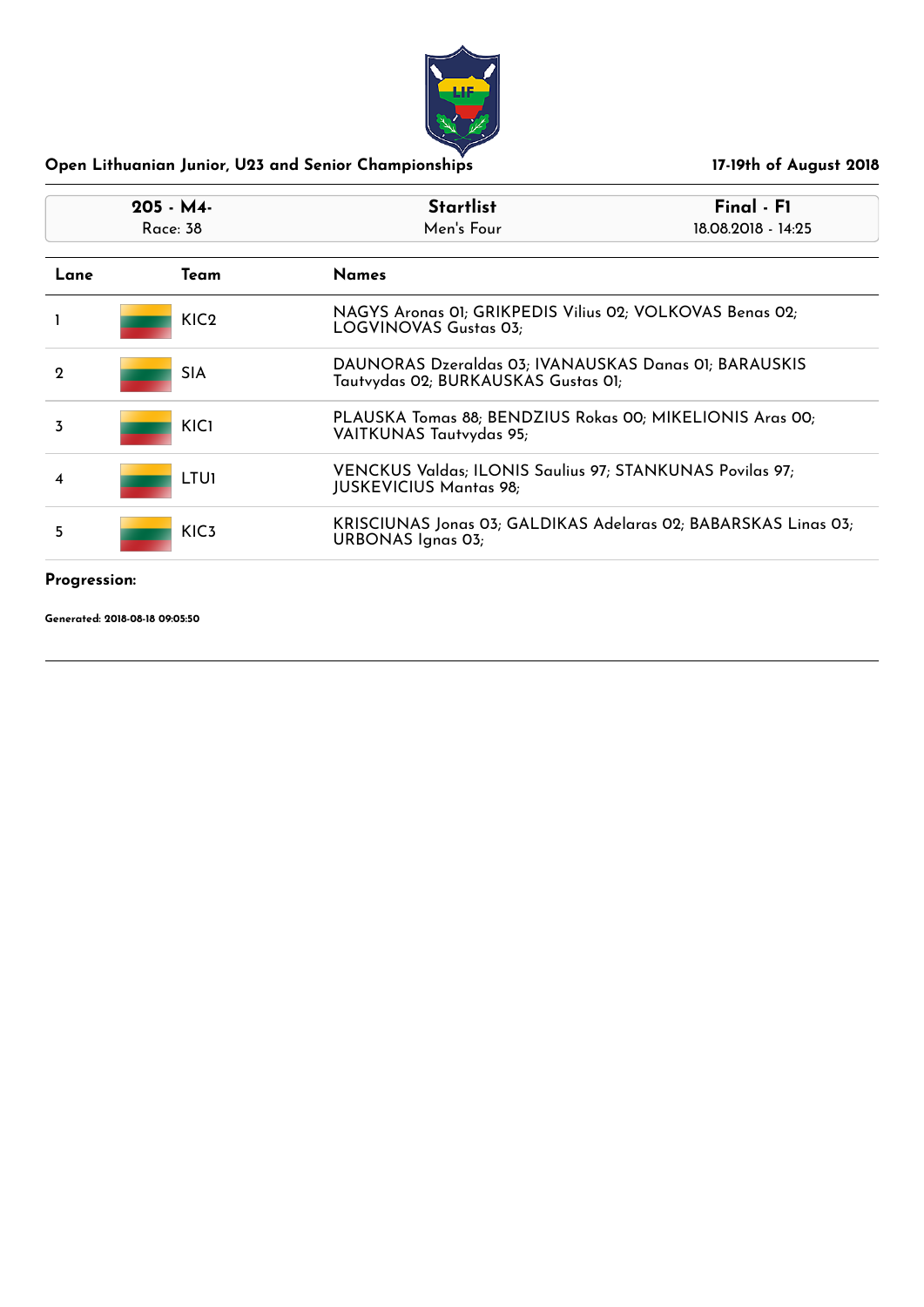

| $206 - LW2x$<br>Race: 39     |  |                  | <b>Startlist</b><br>Lightweight Women's Double Sculls | Final - F1<br>18.08.2018 - 14:35 |
|------------------------------|--|------------------|-------------------------------------------------------|----------------------------------|
| <b>Names</b><br>Lane<br>Team |  |                  |                                                       |                                  |
|                              |  | VIL.             | UTKUTE Ugne; KOMARAITE Julija;                        |                                  |
| $\mathbf 2$                  |  | <b>KAU1</b>      | MAIZVILAITE Egle 00; AUKSTUOLYTE Saule 00;            |                                  |
|                              |  | KAU <sub>2</sub> | TAMASAUSKAITE Vesting 02; BARANAUSKAITE Urte 03;      |                                  |
| 4                            |  | <b>TRA</b>       | TICHONOVAITE Skaiste 03; KIRSYTE Austeja 01;          |                                  |
| 5                            |  | <b>PRIE</b>      | MENDELYTE Joana 00; MENDELYTE Beatrice 00;            |                                  |

## **Progression:**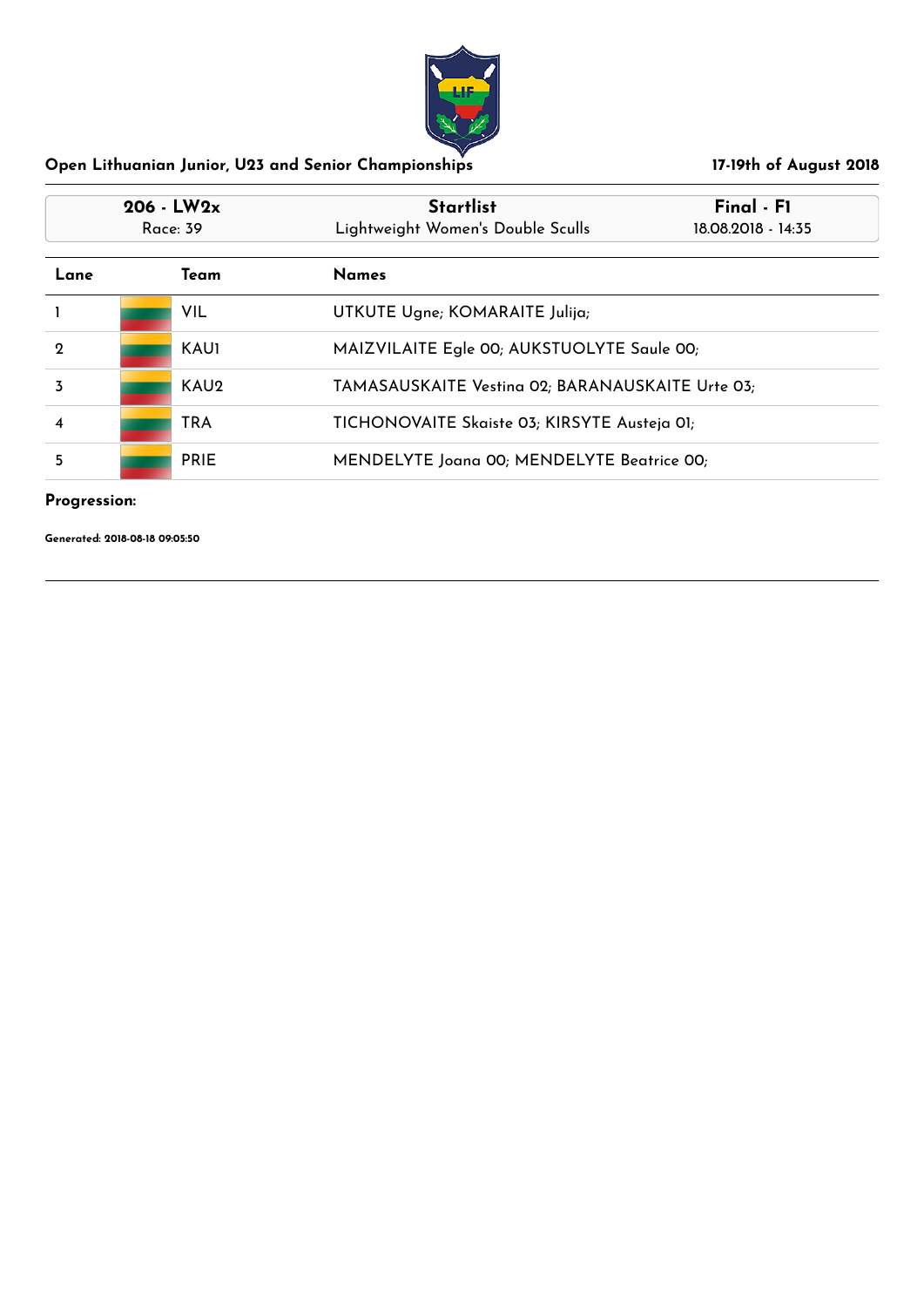

| 207 - PR-MIx<br><b>Race: 40</b> |            | <b>Startlist</b>       | Final - F1<br>18.08.2018 - 14:45 |  |
|---------------------------------|------------|------------------------|----------------------------------|--|
| Lane                            | Team       | <b>Names</b>           |                                  |  |
|                                 | <b>BLR</b> | RYSHKEVICH Dzmitry 86; |                                  |  |
|                                 | LTU        | NAVICKAS Augustas 90;  |                                  |  |

**Progression:**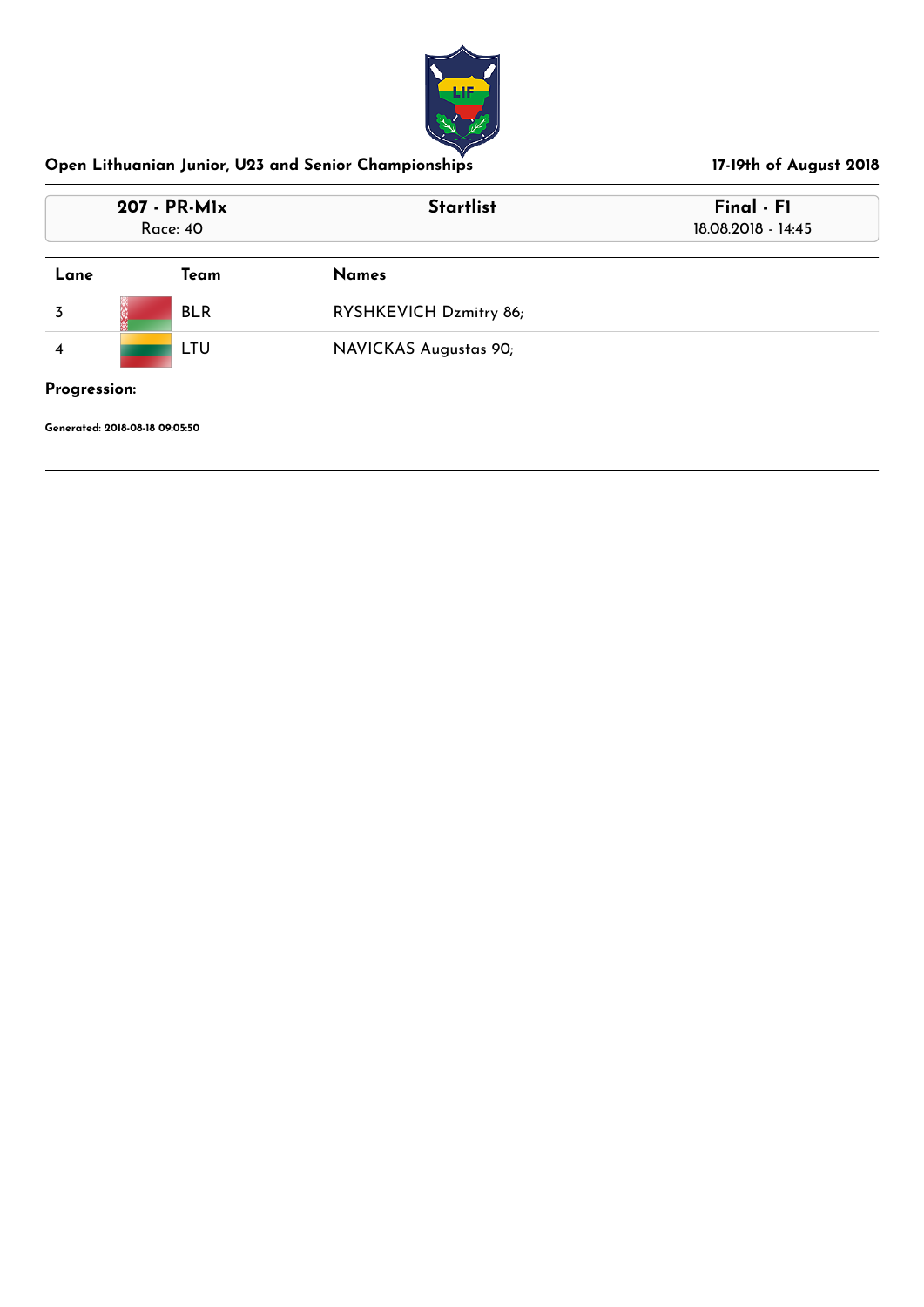

| 300 - BWlx<br>Race: 41 |  |            | <b>Startlist</b><br>Women's Single Sculls | Final - F1<br>18.08.2018 - 15:00 |
|------------------------|--|------------|-------------------------------------------|----------------------------------|
| Lane                   |  | Team       | <b>Names</b>                              |                                  |
| $\mathbf 2$            |  | <b>SIA</b> | <b>MORKUNAITE Raminta 01;</b>             |                                  |
| 3                      |  | <b>KAU</b> | MEDELINSKAITE leva;                       |                                  |
| 4                      |  | <b>TRA</b> | SENKUTE Viktorija 96;                     |                                  |
| 5                      |  | <b>KAU</b> | <b>GINEVICIUTE Agne;</b>                  |                                  |

## **Progression:**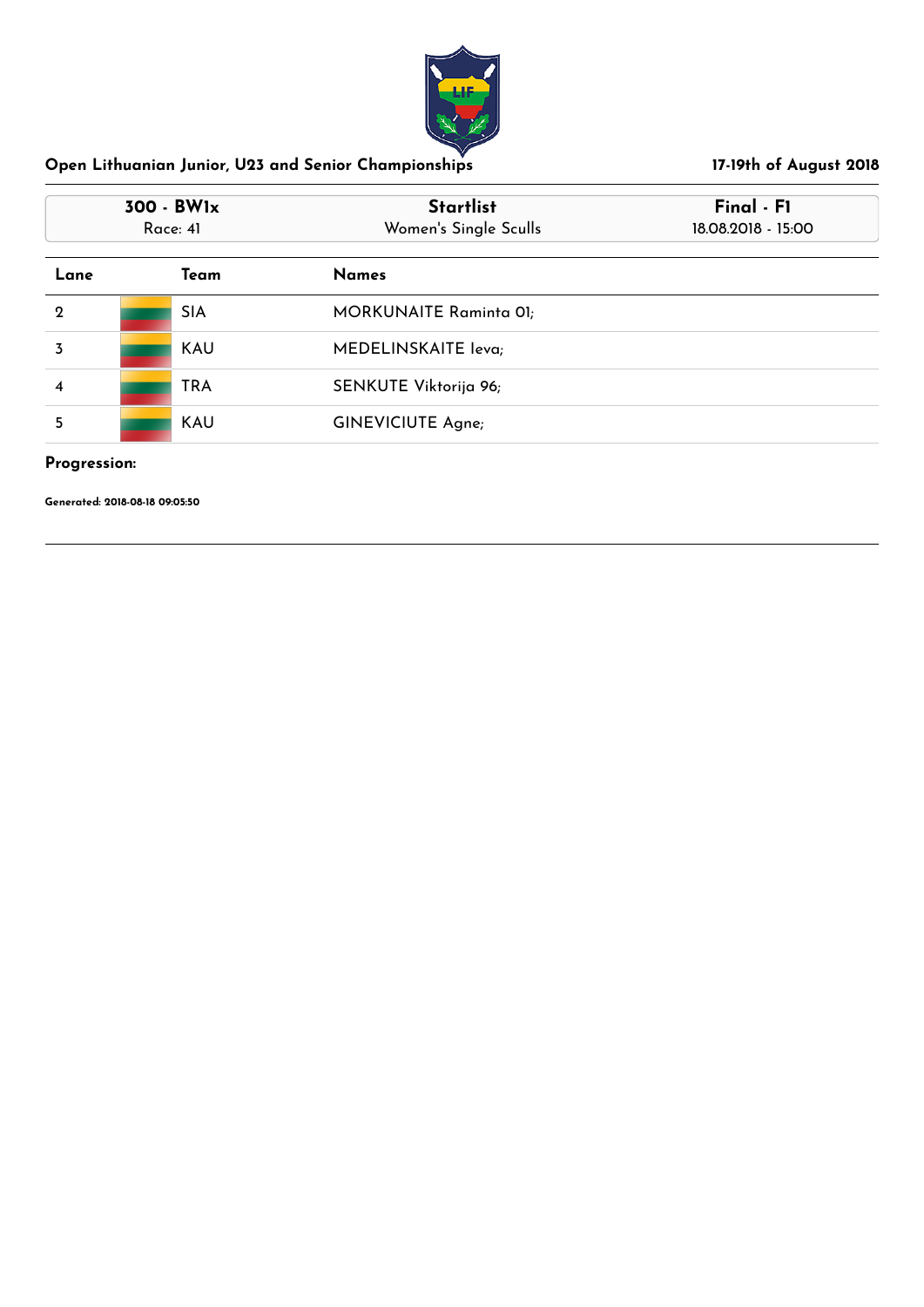

| $301 - BM4x$<br>Race: 42 | <b>Startlist</b><br>Men's Quadruple Sculls                                                       | Final - F1<br>18.08.2018 - 15:10 |
|--------------------------|--------------------------------------------------------------------------------------------------|----------------------------------|
| Team                     | <b>Names</b>                                                                                     |                                  |
| <b>TRA</b>               | BARKAUSKAS Juozas 02; VOROSILINAS Povilas 03; KAIRAITIS Povilas<br>03; BARKAUSKAS Jonas 01;      |                                  |
| KAU <sub>2</sub>         | FOMINS Andrius 01; CAPSKAS Jokubas 01; STARKEVICIUS Lukas 00;<br>STASKEVICIUS Algirdas 00;       |                                  |
| <b>KAU1</b>              | CERNIUS Algirdas 01; JUSKEVICIUS Povilas 03; JANKAUSKAS Benas 01;<br><b>CERNIUS Eigirdas OI;</b> |                                  |
| <b>VIL</b>               | ALEKSEJENKOV Nikita; JAKUBOVSKIJ Domantas; PREIDYS Kasparas;<br>PAUNKSNIS Benas;                 |                                  |
|                          |                                                                                                  |                                  |

# **Progression:**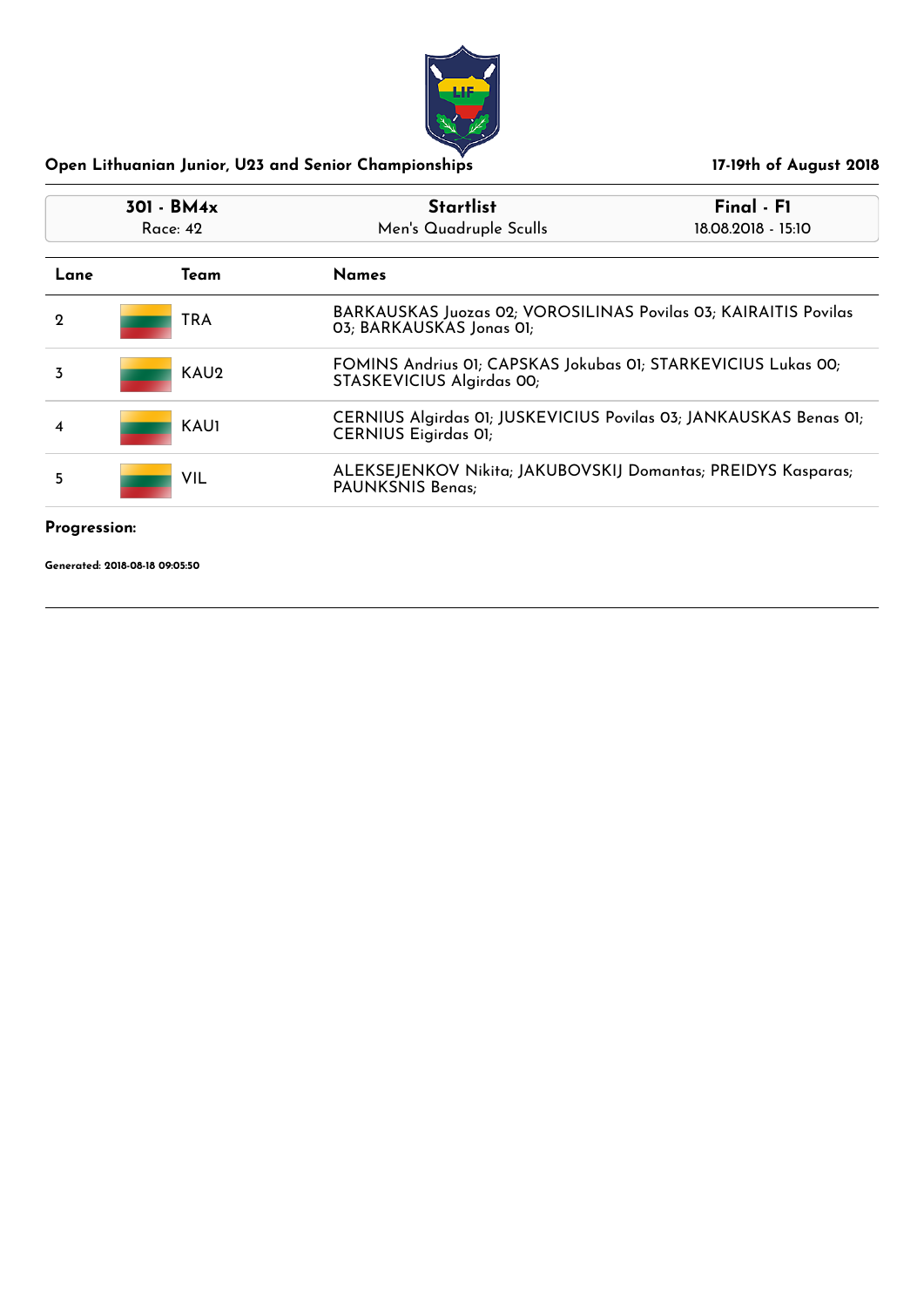

| 302 - BW2-<br>Race: 43 |        | <b>Startlist</b><br>Women's Pair                   | Final - F1<br>18.08.2018 - 15:20 |  |
|------------------------|--------|----------------------------------------------------|----------------------------------|--|
| Team<br>Lane           |        | <b>Names</b>                                       |                                  |  |
| $\mathbf 2$            | TR-OGI | <b>KRALIKAITE Kamile 01; URBONAITE Vytaute 00;</b> |                                  |  |
|                        | TR-OG3 | PUTNAITE Vilmante 02; SARKAUSKAITE Gabija 02;      |                                  |  |
| TR-OG2<br>4            |        | OVERLINGAITE Laura 00; BARKUTE Ingrida 00;         |                                  |  |

**Progression:**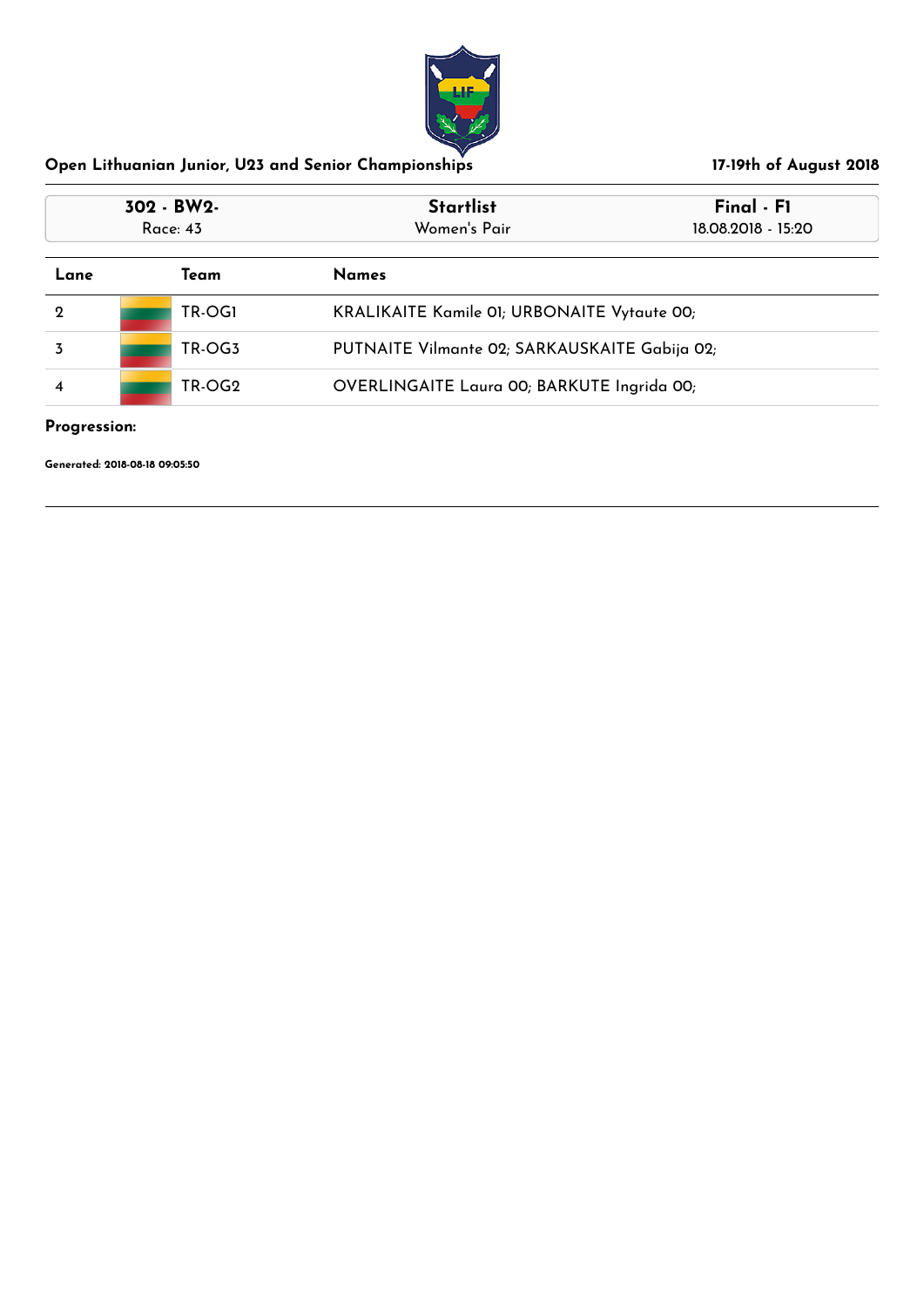| 303 - BM8+<br>Race: $44$ |                  | <b>Startlist</b><br>Men's Eight                                                                                                                                                                                         | Final - F1<br>18.08.2018 - 15:30 |  |
|--------------------------|------------------|-------------------------------------------------------------------------------------------------------------------------------------------------------------------------------------------------------------------------|----------------------------------|--|
| Lane                     | Team             | <b>Names</b>                                                                                                                                                                                                            |                                  |  |
| $\mathbf 2$              | TRA              | JARUSEVICIUS Nidas 00; BAREIKA Donatas 03; GOLYSENKO<br>Dominykas 02; KONDRATAVICIUS Vaidas 02; KOZLOVSKIJ Arnold 00;<br>USCILA Modestas 03; NESCERENKO Arturas 00; SLIMANAVICIUS<br>Ricardas 00; KOZLOVSKIJ Daniel 04; |                                  |  |
| 3                        | <b>KICI</b>      | SAPARAVICIUS Jonas 03; VAICIUS Justas 04; BABARSKAS Linas 03;<br>DVARIONIS Nojus 03; ROMERIS Deimantas 03; TUBIS Zygimantas 01;<br>URBONAS Ignas 03; BENDZIUS Rokas; RUBINAS Povilas 03;                                |                                  |  |
| 4                        | KIC <sub>2</sub> | KUNDROTAS Vilius 02; RAZMA Ramunas 01; GRIKPEDIS Vilius 02;<br>NAGYS Aronas 01; MIKELIONIS Aras 00; VOLKOVAS Benas 01;<br>LOGVINOVAS Gustas 03; VENCKUS Valdas 00; SOBUTAITE Karina;                                    |                                  |  |
| 5                        | <b>LTUI</b>      | KAZLAUSKAS Arnas 99; KELMELIS Armandas 98; STANKUNAS Povilas<br>97; BIELIAUSKAS Giedrius 97; JUSKEVICIUS Mantas 98; ILONIS Saulius<br>97; STANKUNAS Dovydas 00; STANKUNAS Domantas 00;<br><b>STRIUPKIUTE Patricija;</b> |                                  |  |
| Progression:             |                  |                                                                                                                                                                                                                         |                                  |  |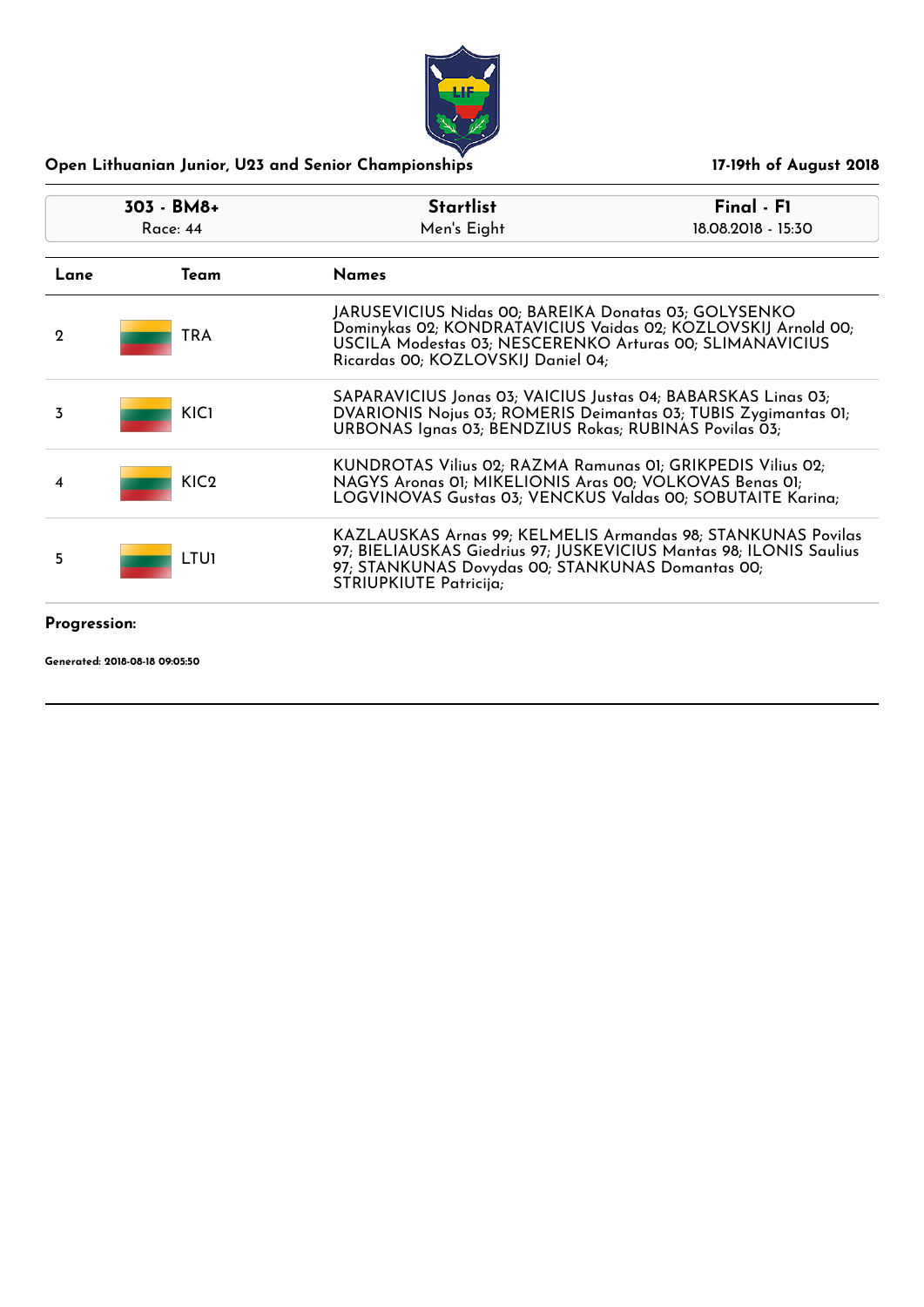

| 304 - BW2x<br>Race: 45 |  |                | <b>Startlist</b><br>Women's Double Sculls      | Final - F1<br>18.08.2018 - 15:40 |
|------------------------|--|----------------|------------------------------------------------|----------------------------------|
| Lane                   |  | Team           | <b>Names</b>                                   |                                  |
|                        |  | <b>KAU-TRA</b> | SENKUTE Viktorija 96; GINEVICIUTE Agne 98;     |                                  |
| $\mathbf 2$            |  | <b>VIL</b>     | KIRSYTE Migle 01; VILENISKYTE Simona 00;       |                                  |
| 3                      |  | <b>KRSM</b>    | BAUBAITE Sukyte 02; GUODA Ugne 02;             |                                  |
| 4                      |  | <b>KAU1</b>    | DAUGIRDAITE Monika 99; MICHAILOVA Gabriele 99; |                                  |
| 5                      |  | <b>KAU-FAV</b> | <b>JUZENAITE Ugne 02; RIMKUTE Dovile;</b>      |                                  |

## **Progression:**